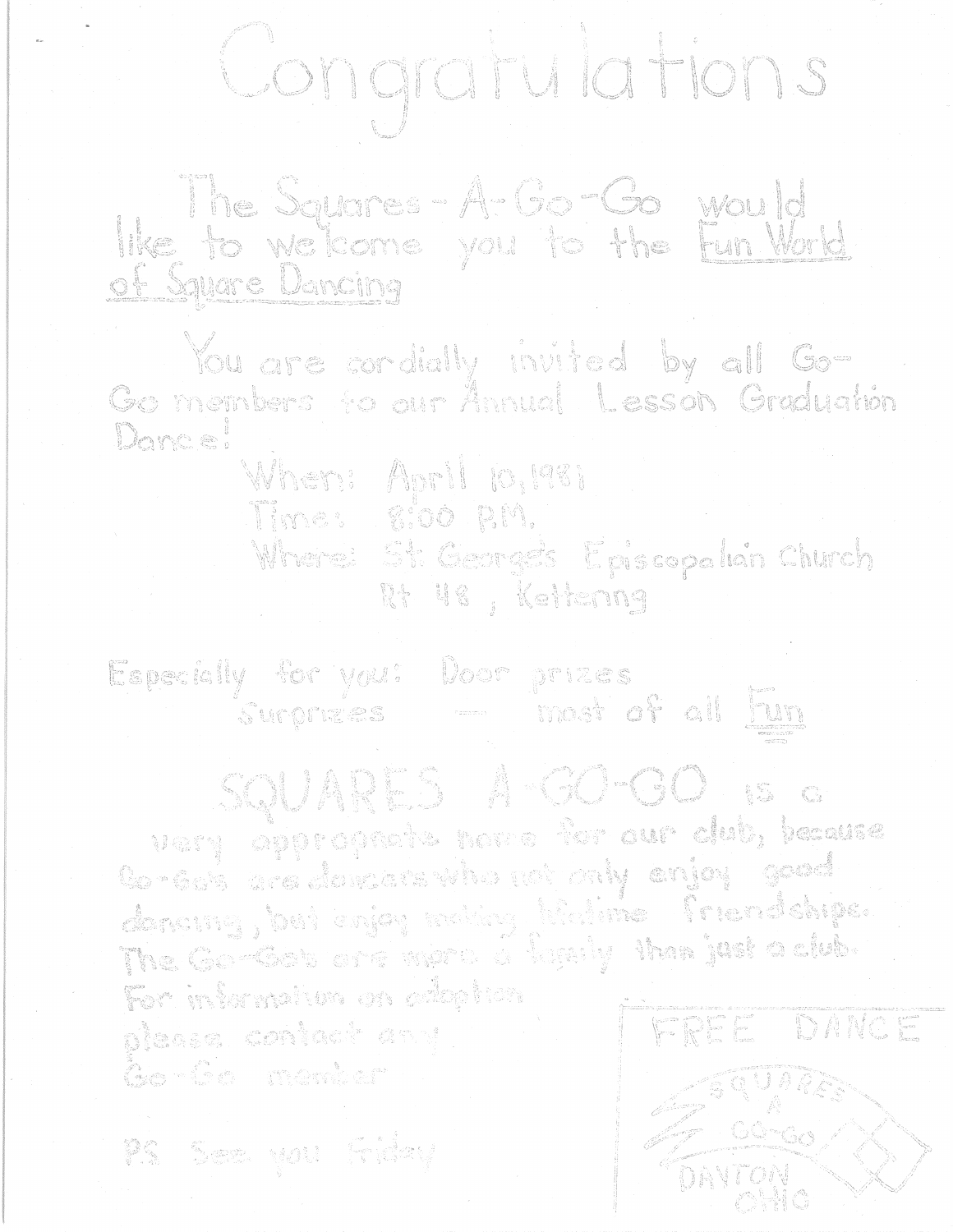## Squares A-Go-Go

Our dieb, dances at a fun moinstream 1. (ave), but as every year, at this trine lour club will

be doncing at class level and then gradually increase the level as you increase in your imainstream 1 and 2 class.

Our dub meets regularly the and and 4th Enidays of the month. On str Fridays; we have a pot luck supper and dancé. Our dances bagin at issouph On 5th Friday's We begin the pot luck at 6130 PM. followed by dencing.

The Costes Rove nony extra and annual events;

Spring - Arnual Out Door Breakfast Wheyard Summer-Annual Club Picnic<br>Fall - Annual Club Picnic<br>Libe Turkey Struttin Gattin burg

Ter, nessea,

Winter- Annie: New Years Lye Natas and the Luck Dinger tria yezh Yenn Cox ord Joe

eniide will coil the Dance.